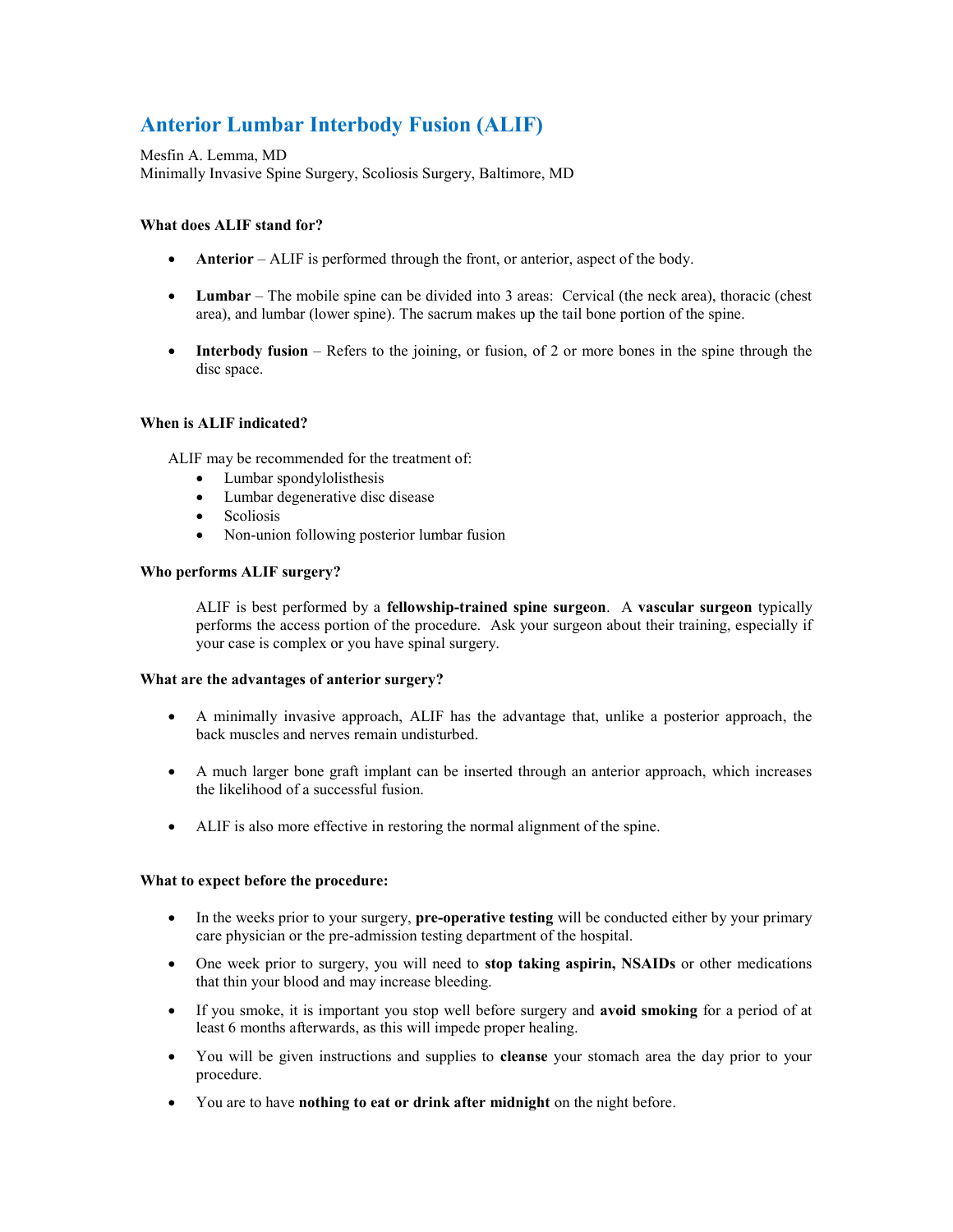#### **What to expect during the procedure:**

- Just before the procedure starts you will have an intravenous (IV) line started so you can receive fluids and medications to make you relaxed and sleepy. The procedure is performed under **general anesthesia** (you are asleep). Medications will be given through the IV to put you to sleep and a tube is inserted in your throat to supplement your breathing. **IV antibiotics** are administered and monitors are placed to check your heart, blood pressure, and oxygen level. Once you are asleep, Foley catheter is placed into your bladder.
- The actual procedure typically lasts **about 2 hours,** depending on the specifics of the case. This is what happens once the procedure begins:

# **1. Surgical approach**

- You are positioned on your back (supine) on a specialized, cushioned operating table.
- The area of your abdomen where the incision will be made is cleansed with a special solution to kill the germs on the skin.
- An incision is made either in the midline (horizontal) or the left side of the abdomen (vertical).
- Muscles are not disrupted, and are instead gently moved to the side along with the abdominal contents. The large blood vessels that continue to the legs are retracted allowing access to the front of the spine.

# **2. Disc removal**

 The **diseased disc is excised**. An empty space now exists between the vertebral bodies above and below.

# **3. Placement of Bone Graft and Instrumentation**

- The surfaces of the vertebral bodies are meticulously prepared for bone graft. Specialized instruments are then used to template the height, width, and depth of bone graft that is needed.
- The bone graft material most suitable for the specific condition is selected and inserted into position. Once the graft has been firmly placed within the disc space it is secured with bone screws with or without a metallic plate.

# **4. Closure**

• The incision is closed and a small dressing is applied over the incision. You are then taken to the recovery area.

# **What materials may be used to replace the disc?**

- **Allograft** bone comes from a deceased donor (cadaver).
- **PEEK** spacers are synthetic, plastic alternatives to bone spacers. Often called 'cages', they are carefully engineered for use in the spine. Bone graft is placed within the opening in the middle of the cage to p
- romote the fusion.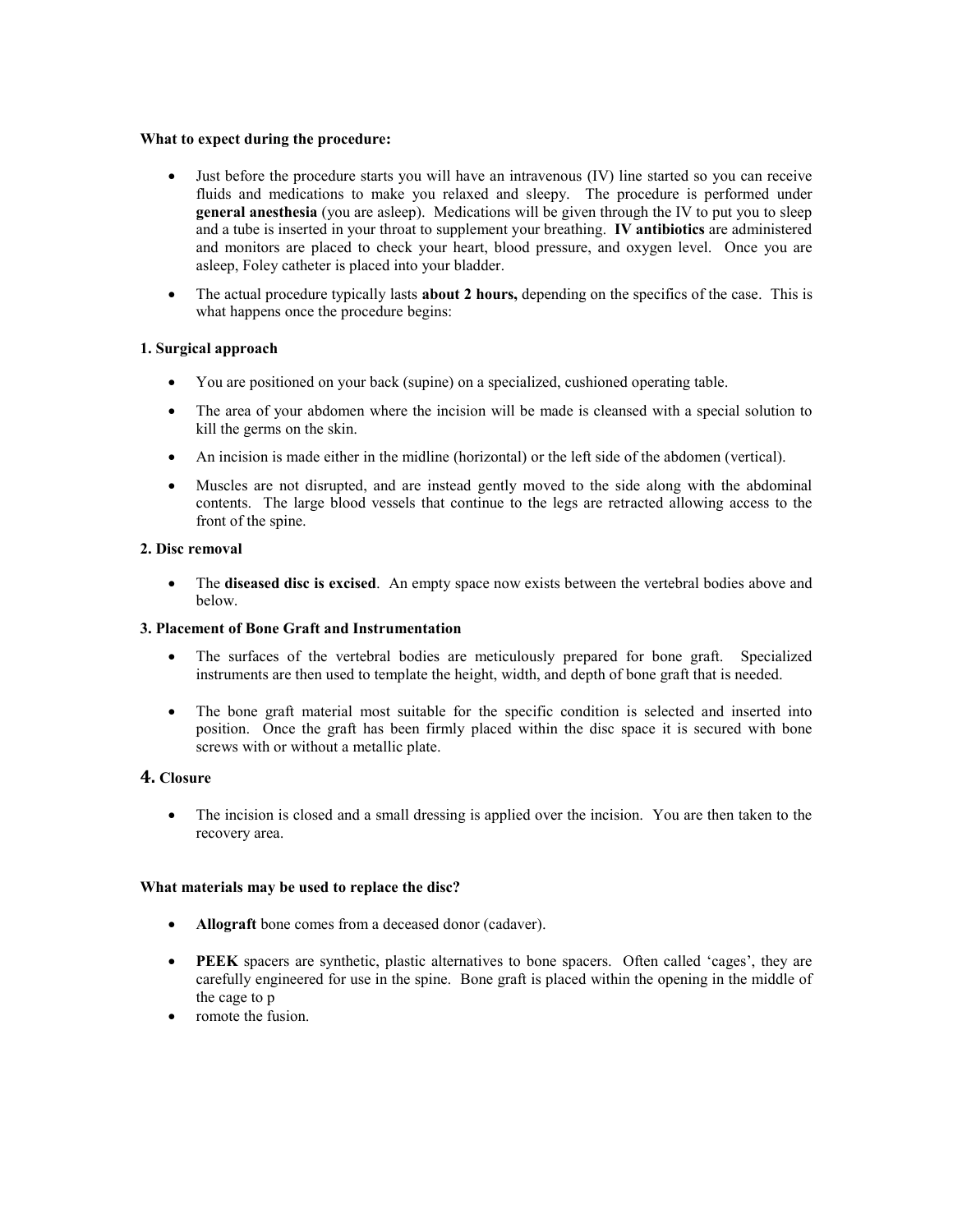#### **What to expect after the procedure:**

- Patients are typically in the hospital for **about 2 nights**.
- In the recovery area, you will be observed until you recover from the anesthesia, then transferred to the floor.
- You will be encouraged to get out of bed and move around as soon as you are able to. A brace may be ordered to provide additional support while healing.
- It is normal for bowel function to temporarily slow down following any abdominal procedure. Therefore, only ice chips and small sips of water will be allowed until your bowel function returns. Intravenous fluids will be continued in the meantime.
- Pain pills on an empty stomach may result in nausea, so initially IV pain medications are selfadministered through a PCA, or **patient-controlled analgesia**.
- Once normal bowel sounds return and you are passing gas, your diet will be advanced and you will be switched to pain pills.
- **Physical therapy and occupational therapy** will see you prior to your discharge from the hospital to make sure you are comfortable walking, escalating stairs and performing other activities of daily living.

### **Recovery and rehabilitation at home:**

- Keep in mind, everybody is different, and therefore the amount of time it takes to return to normal activities is different for each individual.
- Patients are encouraged to **walk as much as possible** but to **avoid lifting or bending** early on. Discomfort should decrease a little each day, like a dimmer switch as opposed to an on-off switch.
- Most patients are able to return to most activities by 6 weeks, although complete recovery may take between 6 and 12 weeks. You will **not be able to drive a car for about 6 weeks**, depending on the specifics of your case.
- **Refrain for smoking**, as nicotine is a direct toxin to bone healing/fusion.
- **Do not take any NSAIDs** (non-steroidal anti-inflammatory medications or **aspirin**) as these, too, are detrimental to the fusion process.
- **Signs of infection** such as **swelling, redness, wound draining, or fever > 101.5<sup>o</sup>F** should be brought to our attention immediately.
- It is important to keep your incision **dry** for a period of 2 weeks to give your incision time to seal. You may sponge bath during this period.
- It should be noted that the time to fusion can vary. It usually takes **approximately 3 months**, but may take up to 6 to 9 months for the fusion to take. Heavy lifting, bending, and twisting are usually limited until the fusion is noted to be solid.
- You will be seen in the office at **2 weeks**, then at regular intervals thereafter. Radiographs will be obtained periodically to assess the fusion.